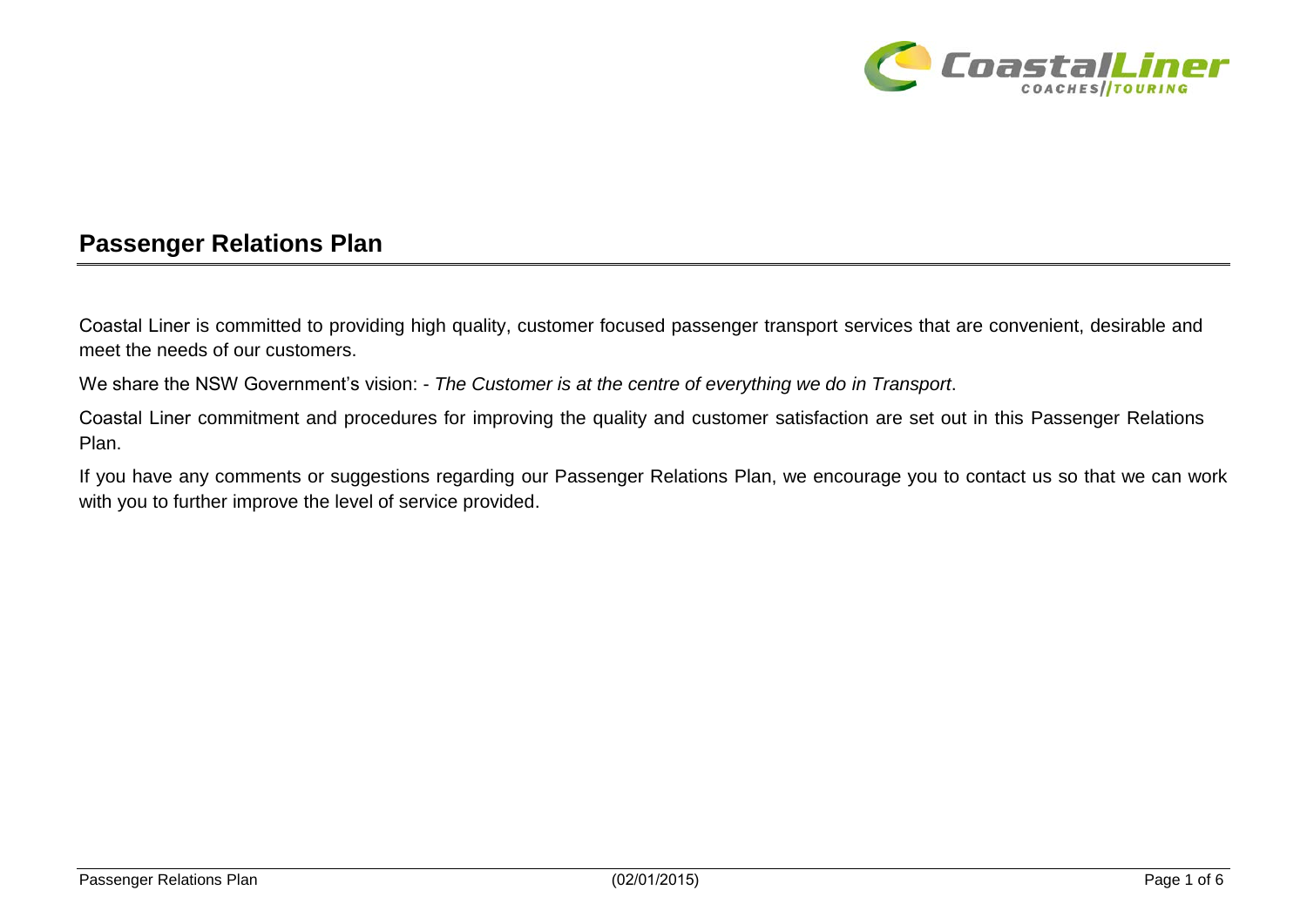

## **Passenger Relations Plan**

| <b>POLICIES / PROGRAMMES</b> | <b>GOALS/TARGETS</b>                                                                                 | <b>STRATEGY</b>                                                                                                                                                                                                                                                                                                                                                                                                                                                                                                                                               | <b>OWNER</b>                                    | <b>REVIEW</b>                                                                                                                                                                        |
|------------------------------|------------------------------------------------------------------------------------------------------|---------------------------------------------------------------------------------------------------------------------------------------------------------------------------------------------------------------------------------------------------------------------------------------------------------------------------------------------------------------------------------------------------------------------------------------------------------------------------------------------------------------------------------------------------------------|-------------------------------------------------|--------------------------------------------------------------------------------------------------------------------------------------------------------------------------------------|
| <b>Customer Comments</b>     | Provide prompt and informed<br>responses to Customers                                                | Ensure that Customer Comments are<br>responded to in accordance with the Bus<br>Services Contract including the following<br>response KPIs.<br>All complaints to be reported to<br>131 500.<br>70% of complaints resolved within 2<br>business days<br>95% complaints resolved within 30<br>business days,<br>100% of all complaints are<br>responded to within 2 Business<br>Days.<br>All customer comments received by<br>Coastal Liner will be recorded and<br>provided to Transport for NSW for<br>inclusion in the 131 500 customer enquiry<br>database. | Area Manager<br>Depot<br>Operations<br>Managers | Customer feedback<br>Driver evaluation checks<br><b>Supervisory Reports</b><br><b>Complaints Database and Trend</b><br>Analysis<br>Management System Planning<br>and Review Meetings |
| Timetable Information        | Ensure that existing and<br>potential customers have<br>ready access to bus timetable<br>information | Provide electronic versions of all public<br>timetables operated in the Region on the<br><b>Coastal Liner Website</b><br>Provide relevant information in an electronic<br>format to TfNSW for inclusion on the<br><b>Transinfo Website</b><br>Ensure that printed versions of the public<br>timetables are available at Coastal Liner<br>depots and mailed to customers on request.<br>Provide timetable information at designated<br>bus stops within the Contract Region and<br>ensuring that damaged information is<br>promptly replaced.                  | Area Manager<br>Service Support<br>Manager      | <b>Customer Comments</b><br><b>Driver and Supervisory Reports</b><br>Focus Group Inputs<br><b>Stakeholder Meetings</b>                                                               |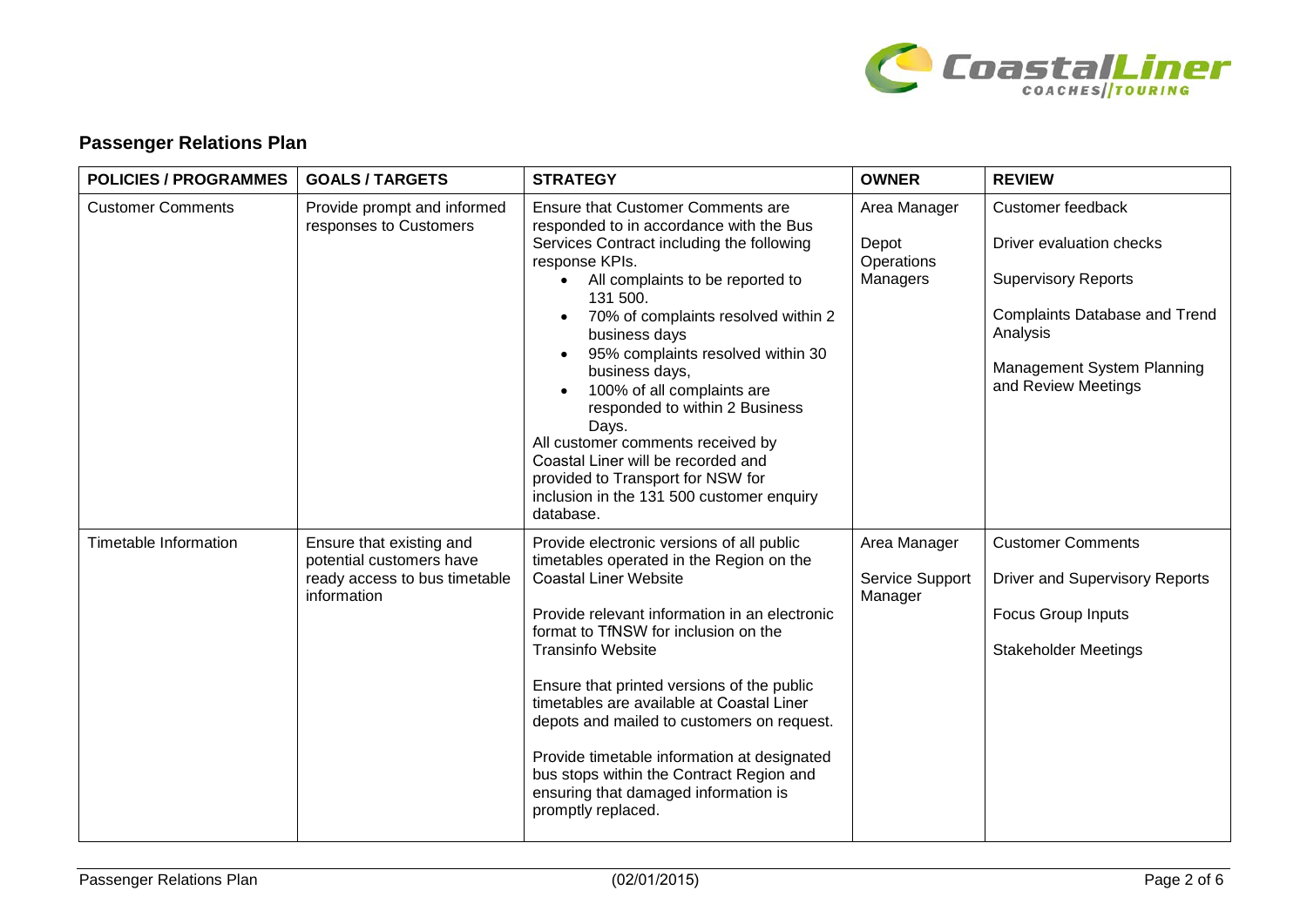

| <b>POLICIES / PROGRAMMES</b>                                         | <b>GOALS/TARGETS</b>                                                                                                                                              | <b>STRATEGY</b>                                                                                                                                                                                                                                                                                                                                                                                                                    | <b>OWNER</b>                                                 | <b>REVIEW</b>                                                                                                                                                                       |
|----------------------------------------------------------------------|-------------------------------------------------------------------------------------------------------------------------------------------------------------------|------------------------------------------------------------------------------------------------------------------------------------------------------------------------------------------------------------------------------------------------------------------------------------------------------------------------------------------------------------------------------------------------------------------------------------|--------------------------------------------------------------|-------------------------------------------------------------------------------------------------------------------------------------------------------------------------------------|
| Fares                                                                | Provide customers with<br>information that is concise, up<br>to date and readily available in<br>electronic or printed form                                       | Maintain the Coastal Liner Website to<br>ensure information is relevant and up to date<br>including a hyperlink to www.131500.com.au                                                                                                                                                                                                                                                                                               | Area Manager                                                 | <b>Management Review Meetings</b><br><b>Customer Comments</b><br><b>Stakeholder Meetings</b>                                                                                        |
| <b>School Services</b>                                               | Provide accurate information<br>on public timetables and<br>designated school services<br>that convey school children to<br>schools within the Contract<br>Region | Develop and maintain a detailed list of<br>school services for each school in line with<br>the Bus Services Contract<br>Liaise with individual schools to ensure that<br>the information provided is correct and<br>updated in a timely manner when there are<br>adjustments to services                                                                                                                                           | <b>School Services</b><br>Manager                            | Continual review of loading data<br>and on time running surveys<br><b>Driver and Supervisor Reports</b><br><b>Customer Comments</b><br>Representations and requests<br>from Schools |
| Service Disruption<br>Information and Emergency<br><b>Situations</b> | Provide customers with<br>information that is concise, up<br>to date and readily available in<br>electronic, or printed form                                      | Maintain the Coastal Liner Website to<br>ensure information is relevant and up to<br>date.<br>Where practical, include information on the<br>Coastal Liner Website of service changes<br>due to special events, or diversions as a<br>result of road works or road closures.<br>Provide passenger alert posters in buses<br>and at major stops advising passengers of<br>service changes or short term disruptions to<br>services. | Depot<br>Operations<br>Mangers<br>Service Support<br>Manager | Information provided by local<br>agencies such as, Councils,<br><b>RMS and Police</b><br>Desk top exercises with drivers,<br>supervisors and senior<br>management.                  |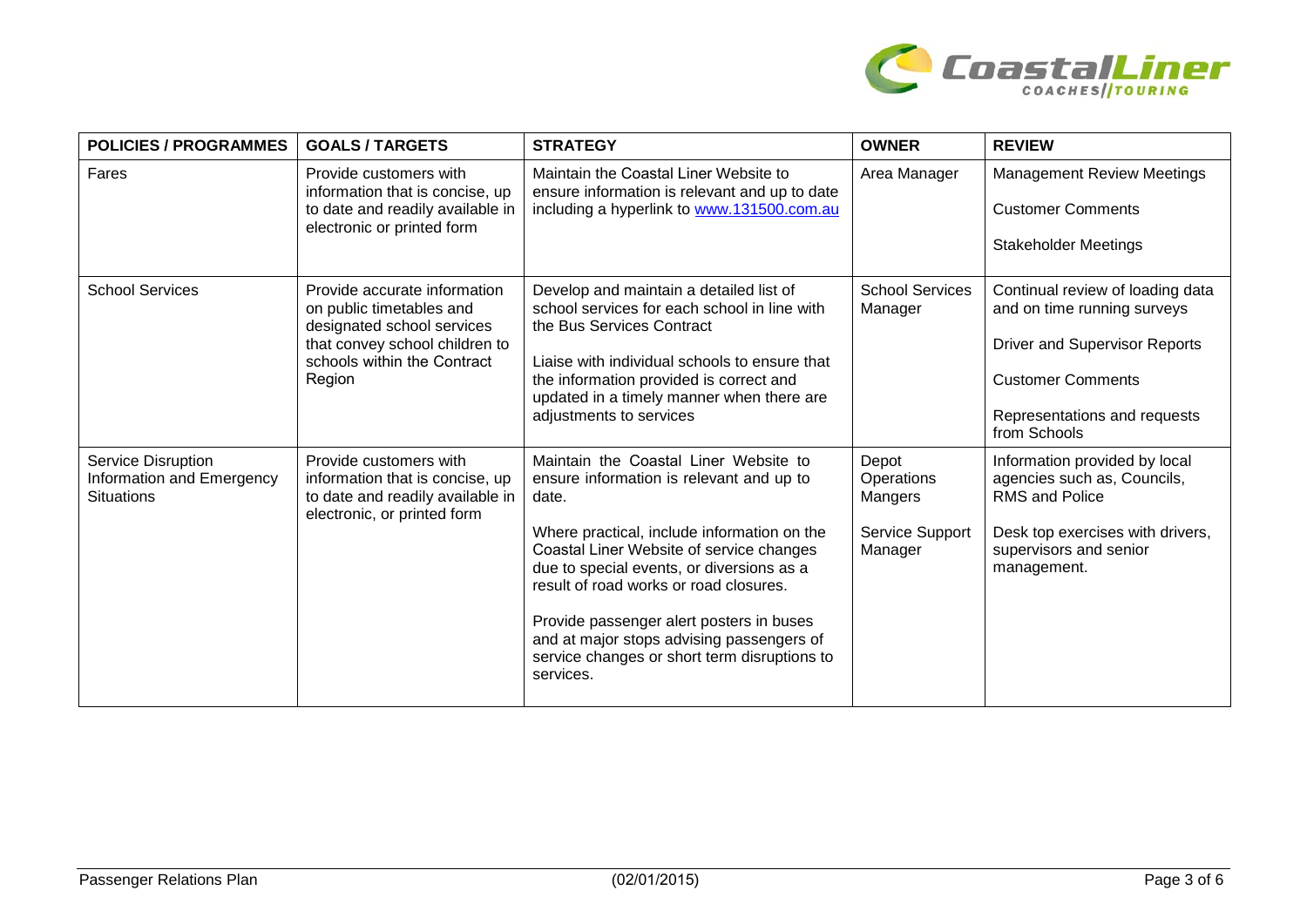

| <b>POLICIES / PROGRAMMES</b> | <b>GOALS/TARGETS</b>                                                                                               | <b>STRATEGY</b>                                                                                                                                                                                                                                                                                                                                                              | <b>OWNER</b>                                                 | <b>REVIEW</b>                                                                                            |
|------------------------------|--------------------------------------------------------------------------------------------------------------------|------------------------------------------------------------------------------------------------------------------------------------------------------------------------------------------------------------------------------------------------------------------------------------------------------------------------------------------------------------------------------|--------------------------------------------------------------|----------------------------------------------------------------------------------------------------------|
| <b>Lost Property</b>         | Re-unite passengers with lost<br>property                                                                          | Ensure that policies and procedures are<br>maintained to log lost property in accordance<br>with the Bus Services Contract.<br>Provide contact details for passengers to<br>register, or enquire about property lost on<br>services, or at bus stops<br>Provide secure storage facilities for lost<br>property for the period stipulated in the Lost<br>Property Procedures. | Depot<br>Operations<br>Managers<br>Administration<br>Manager | <b>Business Management System</b><br>Audits<br><b>Customer Comments</b>                                  |
| <b>Service Desk</b>          | Provide a convenient contact<br>point for customers requiring<br>to speak to a company<br>representative           | Contact details will be provided on the<br>Company's Website and on printed material.<br>The Service Desk will be staffed during office<br>hours, Monday to Friday.<br>An After Hours recorded message will also<br>be available for customers.                                                                                                                              | Area Manager<br>Depot<br>Operations<br>Managers              | <b>Administrative Reports</b><br><b>Customer Comments</b><br><b>Business Management System</b><br>Audits |
| Transport Info - 131 500     | All customer information to<br>include advice on accessible<br>services, fares, timetables and<br>Journey Planning | Work with TfNSW to implement approved<br>standards for communications material and<br>interactive systems to deliver information on<br>the local and wider area transport network<br>through an electronic medium.                                                                                                                                                           | Area Manager                                                 | Continuous as service proposals<br>are developed<br><b>Customer Comments</b>                             |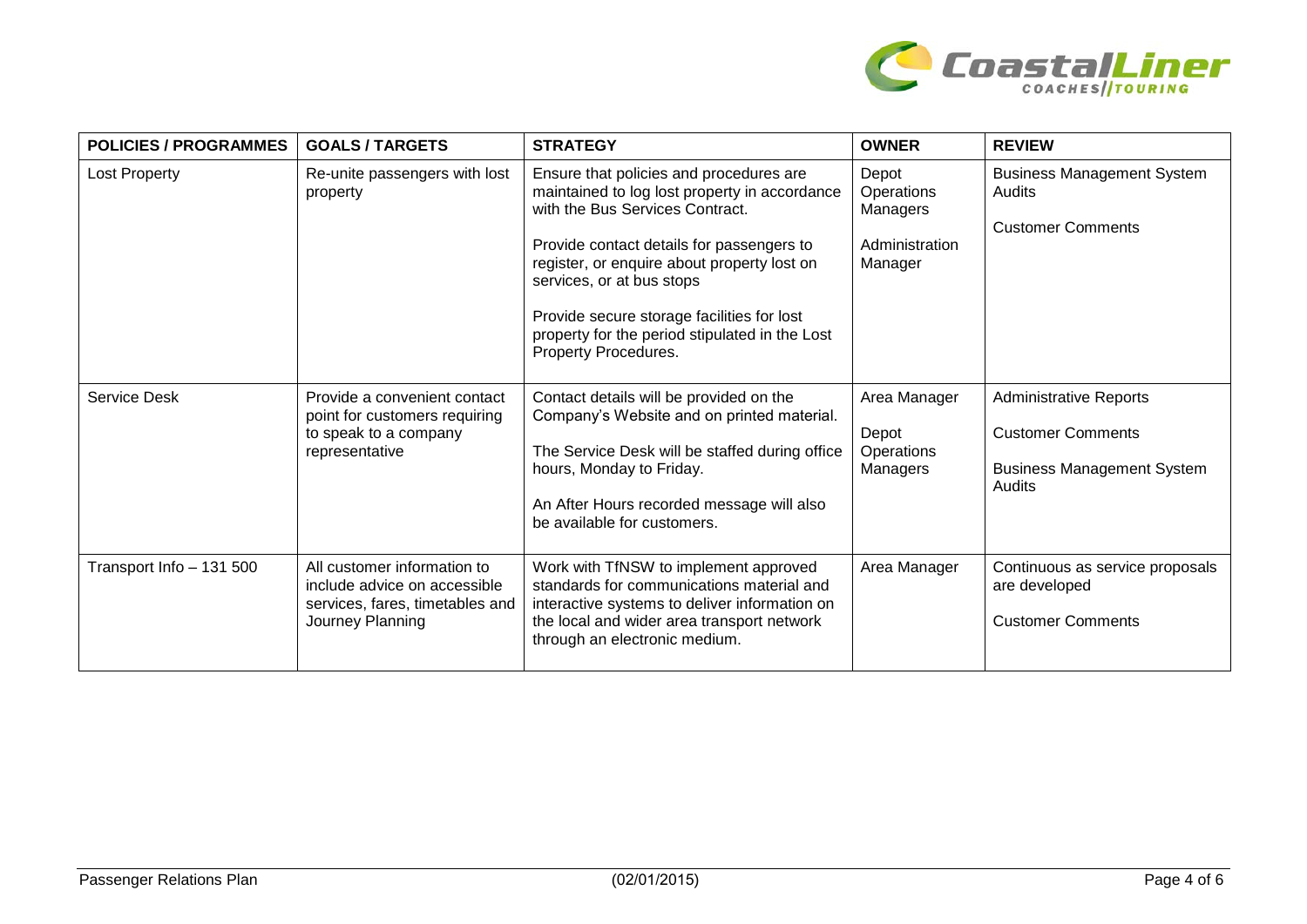

| <b>POLICIES / PROGRAMMES</b> | <b>GOALS/TARGETS</b>                                                                                                                  | <b>STRATEGY</b>                                                                                                                                                                                                                                                                                                                                                                                                                         | <b>OWNER</b>                                                         | <b>REVIEW</b>                                                                                                                                        |
|------------------------------|---------------------------------------------------------------------------------------------------------------------------------------|-----------------------------------------------------------------------------------------------------------------------------------------------------------------------------------------------------------------------------------------------------------------------------------------------------------------------------------------------------------------------------------------------------------------------------------------|----------------------------------------------------------------------|------------------------------------------------------------------------------------------------------------------------------------------------------|
| Missing Children             | Ensure that children travel<br>safely on buses and are<br>reunited with their parent or<br>guardian if they become lost.              | Provide a structure whereby lost children can<br>be identified and reunited with their guardian<br>or transferred to police.<br>Operations personnel and drivers will be<br>trained in methods of identifying lost or<br>confused children on the network<br>Establish an escalation process to deal with<br>lost children to ensure that every effort is<br>made to provide support to guardian and<br>police to locate lost children. | Depot<br>Operations<br>Manager<br>Area Manager                       | <b>Business Management System</b><br>Audits<br>Desk top exercises with drivers,<br>supervisors and senior<br>management.<br><b>Customer Comments</b> |
| <b>Driver Training</b>       | Drivers to provide exceptional<br>customer service.                                                                                   | Maintain a Driver Training program that<br>embeds a culture of providing a high level of<br>service to the customer, including<br>consideration for passengers who may be<br>unfamiliar with the transport system, or have<br>special needs.                                                                                                                                                                                            | Senior Training<br>Officer<br>Area Manager                           | Staff training evaluation reports<br><b>Customer Comments</b><br>Management System Planning<br>and Review Meetings                                   |
| Service Integration          | Improve connectivity with<br>other transport providers and<br>modes to provide a seamless<br>transfer arrangement where<br>practical. | Establish effective communication with<br>service providers such as railways and other<br>bus operators servicing common facilities, or<br>adjoining regions                                                                                                                                                                                                                                                                            | Service Support<br>Manager                                           | Focus Group inputs<br><b>Stakeholder Meetings</b><br>Service Planning Meetings with<br>TfNSW.                                                        |
| <b>Inclusive Transport</b>   | Increased usage of public<br>transport options by target<br>groups                                                                    | Work with stakeholders to deliver transport<br>solutions that encourage increased travel on<br>public transport services by older people,<br>persons with mobility challenges and<br>culturally and linguistically diverse members<br>of the community.                                                                                                                                                                                 | Area Manger<br><b>Service Delivery</b><br>Manager<br>Service Planner | Patronage Increase<br><b>Customer Comments</b>                                                                                                       |